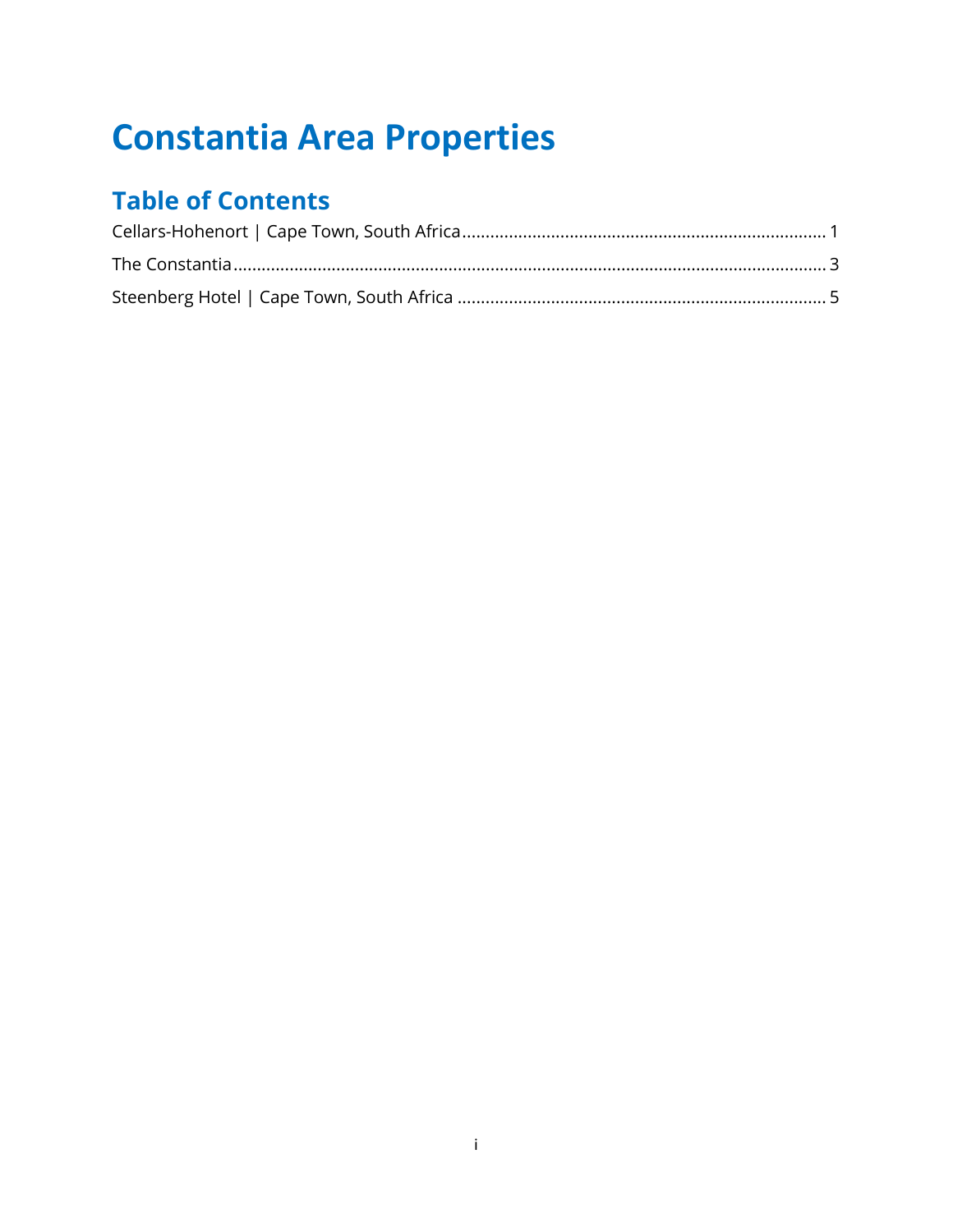# <span id="page-1-0"></span>**Cellars-Hohenort | Cape Town, South Africa**

#### **Personal Impression**

A wonderful place to stay a little out in the country located in the beautiful Constantia Valley about 15 minutes from Cape Town. This is a 5-star Relais & Chateaux property and part of the "Collection". It is an 18th Century Klaasenbosch wine estate and country house that has been lovingly restored to its present delightful condition. A warm and welcoming place with some of the most



incredible gardens I have ever seen and an outstanding restaurant. If you like a historic and charming place to stay and enjoy hotels that are older and have character this is a good choice.



**Personal pictures that cannot do these gardens justice. They are exquisite.**

#### **Hotel Location**

From Cape Town, it takes about 10-15 minutes by car. The setting in the vineyards is delightful and the gardens are truly spectacular. This area is full of vineyards and is lush, green and quiet. The hotel is very close to the famous [Kirstenbosch Botanical Gardens.](http://www.sanbi.org/gardens/kirstenbosch) Transport can be arranged through the hotel and car hire and assistance is available.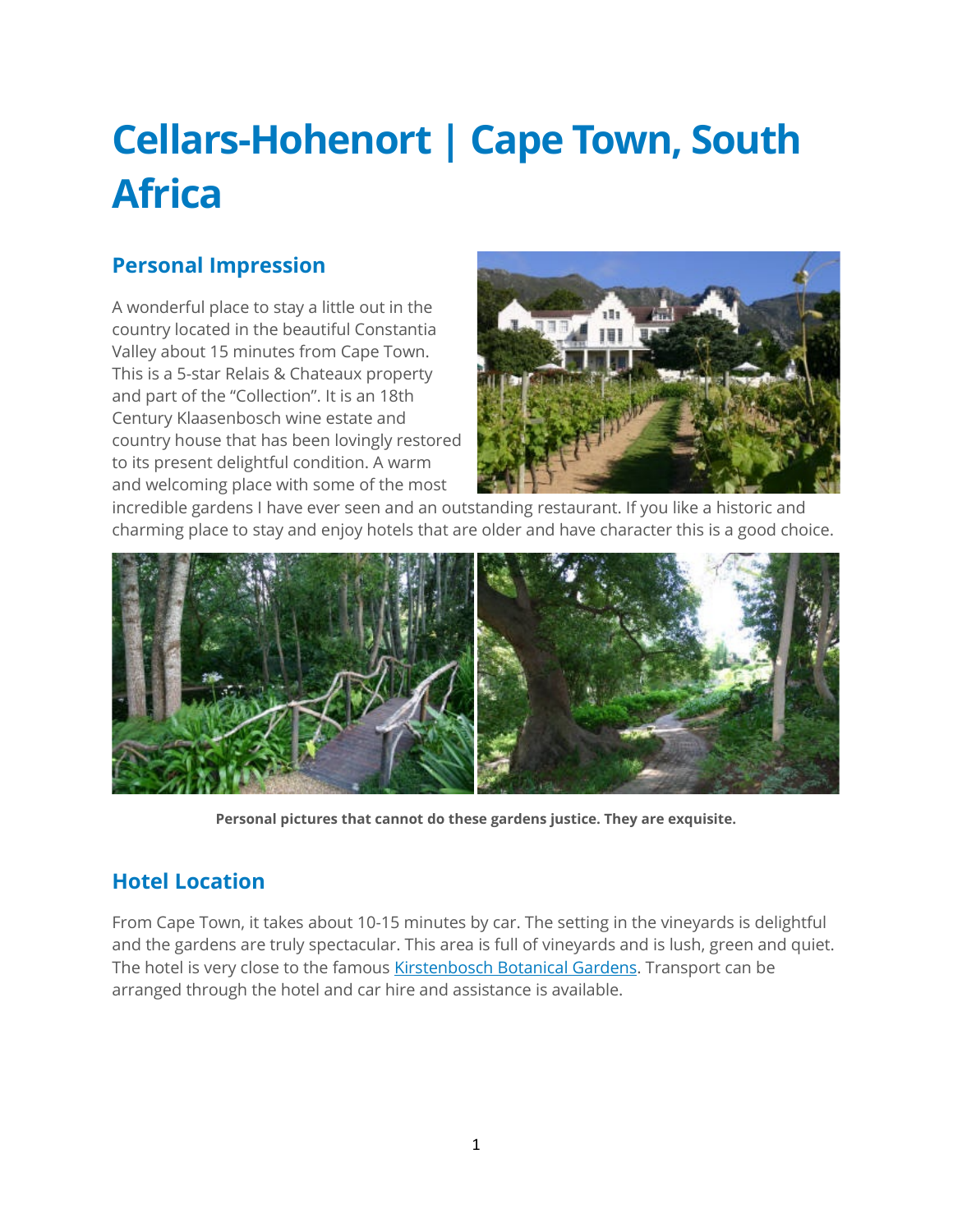# **Accommodations**

There around 50 rooms in the complex mostly air conditioned; suites to single rooms. Every room has a slightly different décor and layout. Our room had a separate small lounge, nice sized bedroom and a very updated bathroom. The hotel is full of antiques and also has some contemporary touches. The hotel also has a swimming pool.



#### **Internet Access**

The hotel has a guest computer and offers free internet access.

# **Dining and Wines**

Ah the food! I did not realize when I ate here how famous and well respected the Greenhouse restaurant has become. The food was delicious, fresh, perfectly prepared as well as excellent service. There is one table for eight in the corner that is floor to ceiling glass on two sides overlooking the English country garden. I have promised myself to return with friends and dine in this remarkable restaurant. They also have another restaurant called The Cape Malay that features a set menu with an Asian influence. Breakfast was also a treat here eating outside watching the squirrels play on the lawn a truly relaxing beginning to the day.

# **Spa**

The hotel has the Spa Carchele and it is nestled in the beautiful gardens. A variety of treatments are available and they also have a hair salon.

#### **Summary**

This is a unique hotel, set in vineyards and lovingly restored. The rooms are comfortable, and well sized. Food is remarkable and the setting is perfect.

**Website:** [Cellars-Hohenort](http://www.collectionmcgrath.com/cellars/)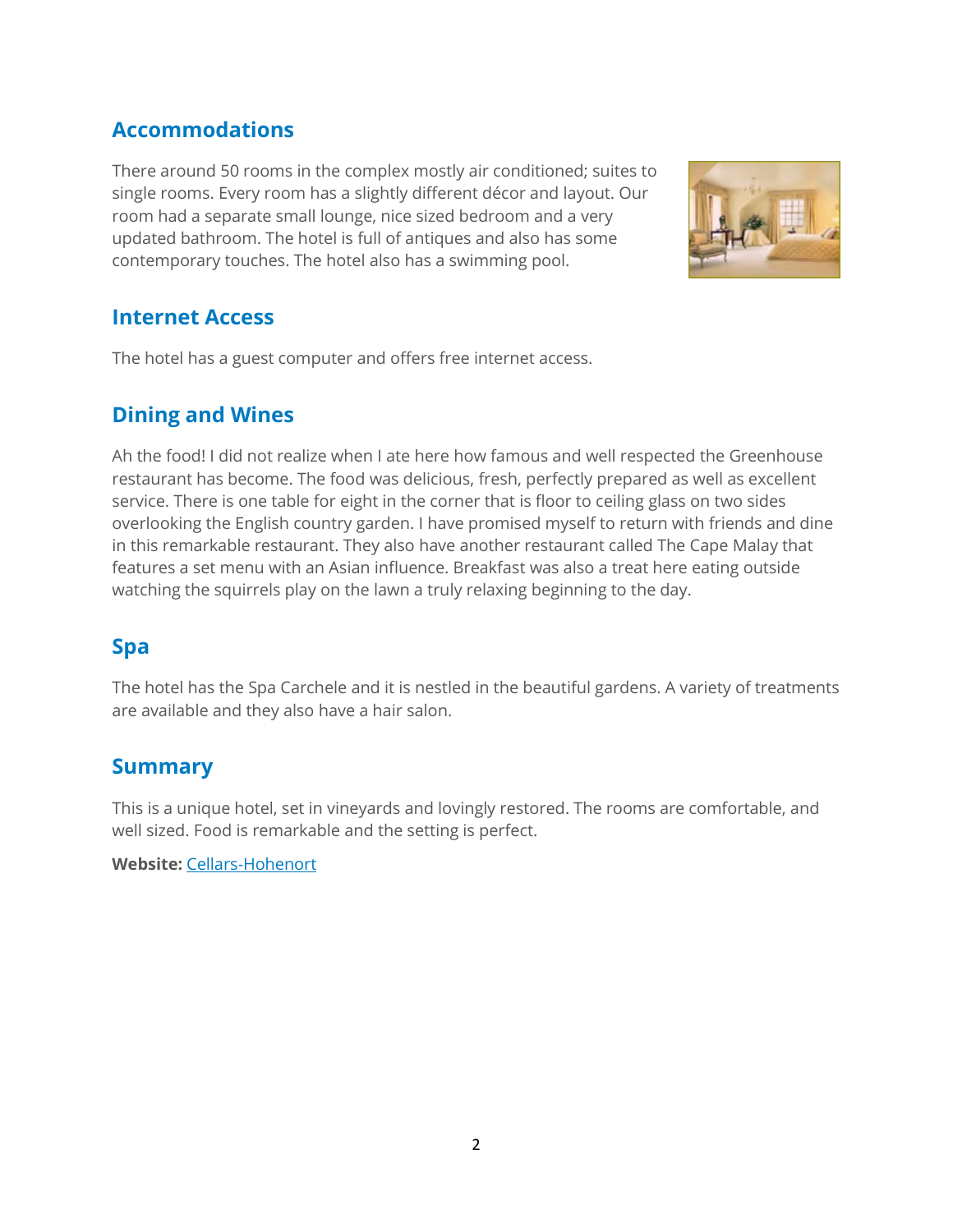# <span id="page-3-0"></span>**The Constantia**

# A Last Word Property | 5 Star Luxury Bed and Breakfast

## **Personal Impression**

This is a wonderful 5-=star boutique bed and breakfast retreat that is part of the "Last Word" collection. It is located in a beautiful suburb of Constantia in Cape Town. The Constantia features an open bar policy and features the Last Word wines and you can help yourself to the wellstocked bar. The grounds feature a large swimming pool and a delightful garden area. Each and every room is inviting, beautifully decorated and even the smallest room is delightful. The trees and lushness of the area makes this retreat very appealing.





#### **Location of the Hotel**

The Constantia Hotel is a 15-minute drive from downtown Cape Town in a very upscale and beautiful neighborhood of Constantia that is full of wineries.

A chauffeur service is available to guests for restaurant transfers or tailored tours to the highlights of Cape Town. Airport transfers can be arranged.

# **Accommodations**

The Constantia has six rooms, each differently decorated and all very luxurious. All the rooms have air conditioning, under floor heating, heated towel racks, Satellite TV and DVD with a library of movies and a complimentary mini bar and safe. There is a beautifully appointed honeymoon suite that offers pure indulgence - a very comfortable suite with a luxurious bathroom. Special tile work (pictured above) is featured in the shower that is quite unique and was made by a man from a local township. Both these huge suites offer every luxury. The remaining rooms feature wonderful furnishings and delightful bathrooms. These rooms will delight the most discerning of travelers. Prices vary according to room type.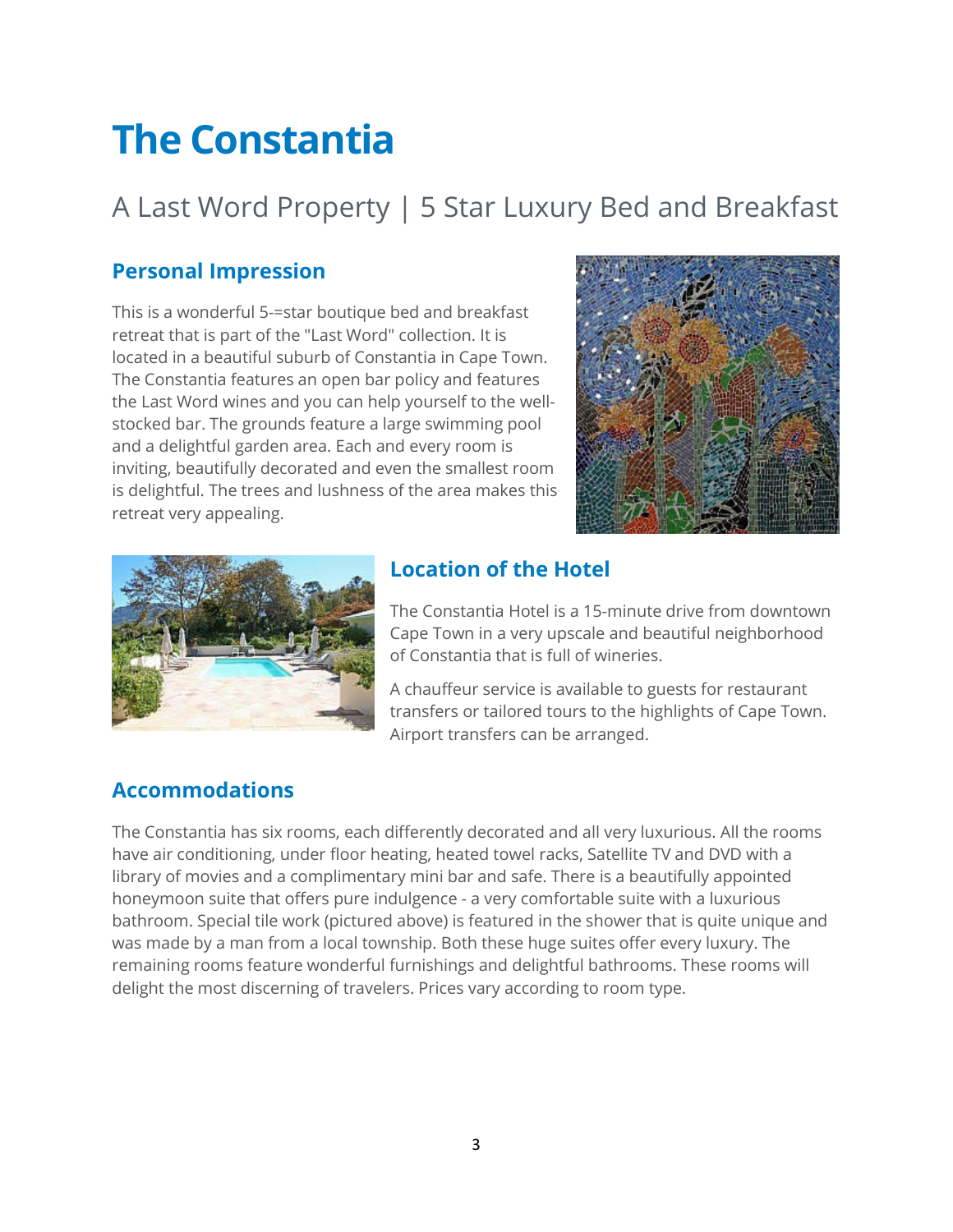

#### **Food Wines**

The breakfast is wonderful. Starting with all types of fresh fruits, cereals, delicious breads with homemade jams and a hot cooked egg breakfast. Lunch and dinner are served in a restaurant adjacent to the hotel. Also, reservations and transfers to Cape Town's restaurants can be arranged. Wines and Spirits - Complimentary from The Bishops Court bar.



### **Summary**

A wonderful place to stay if you enjoy small boutique hotels. The area the hotel is located in is peaceful and in a very upscale area of Cape Town. The availability of the Chauffer - that only has to cater for six sets of guests makes transportation easy. Reservations for private tours of the surrounding areas and personal guides for a half day or full day can be arranged. A really special find.

**Website:** [The Last Word Constantia](http://www.thelastword.co.za/retreats.htm?sm%5bp1%5d%5bcategory%5d=332&sm%5bb1%5d%5bcategory%5d=332)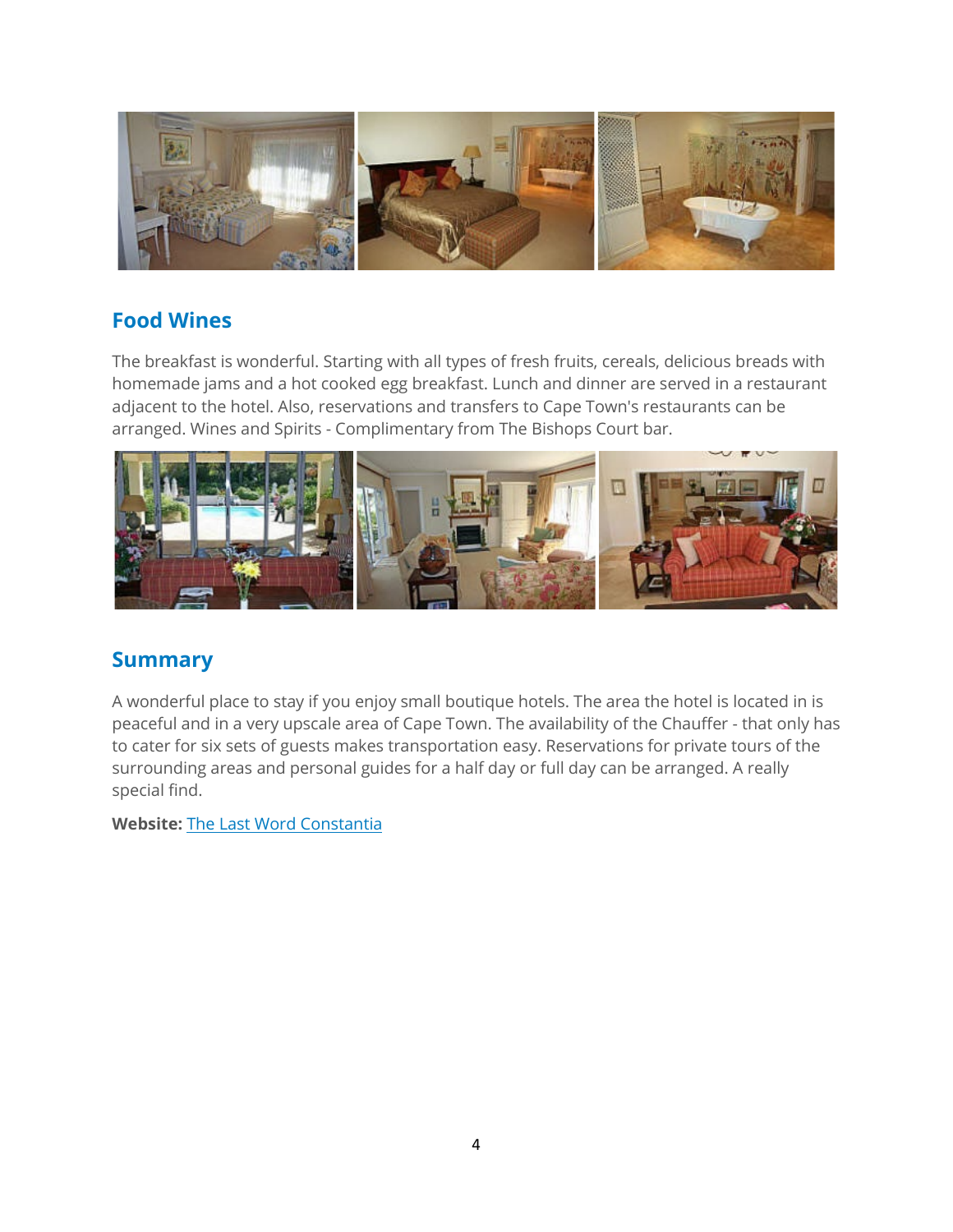# <span id="page-5-0"></span>**Steenberg Hotel | Cape Town, South Africa**



#### **Personal Impression**

A unique property located in Constantia Valley. This 5 star hotel is situated on Cape Town's oldest wine farm.

The hotel buildings date back to 1682 and were painstakingly restored and declared a National Monument. The estate is still a working winery that produces award winning wines.

The drive up to the hotel through all the vineyards is pretty unique and the hotel does not disappoint. A little

less convenient to be out in the Valley but a wonderful place to stay in truly gorgeous surroundings.

#### **Location of the hotel**

The hotel is about 15 to 20 minutes by car from Cape Town in the Constantia Valley. Set in the vineyards with wide lush green lawns, it is a beautiful place to stay. The hotel is very close to the famous [Kirstenbosch Botanical](http://www.sanbi.org/gardens/kirstenbosch)  [Gardens](http://www.sanbi.org/gardens/kirstenbosch) , False Bay and Chapman's peak. They are a few minutes-drive away and offer spectacular panoramic views. Assistance is offered to book tours, a car with driver or a rent car from the hotel.





# **Accommodations**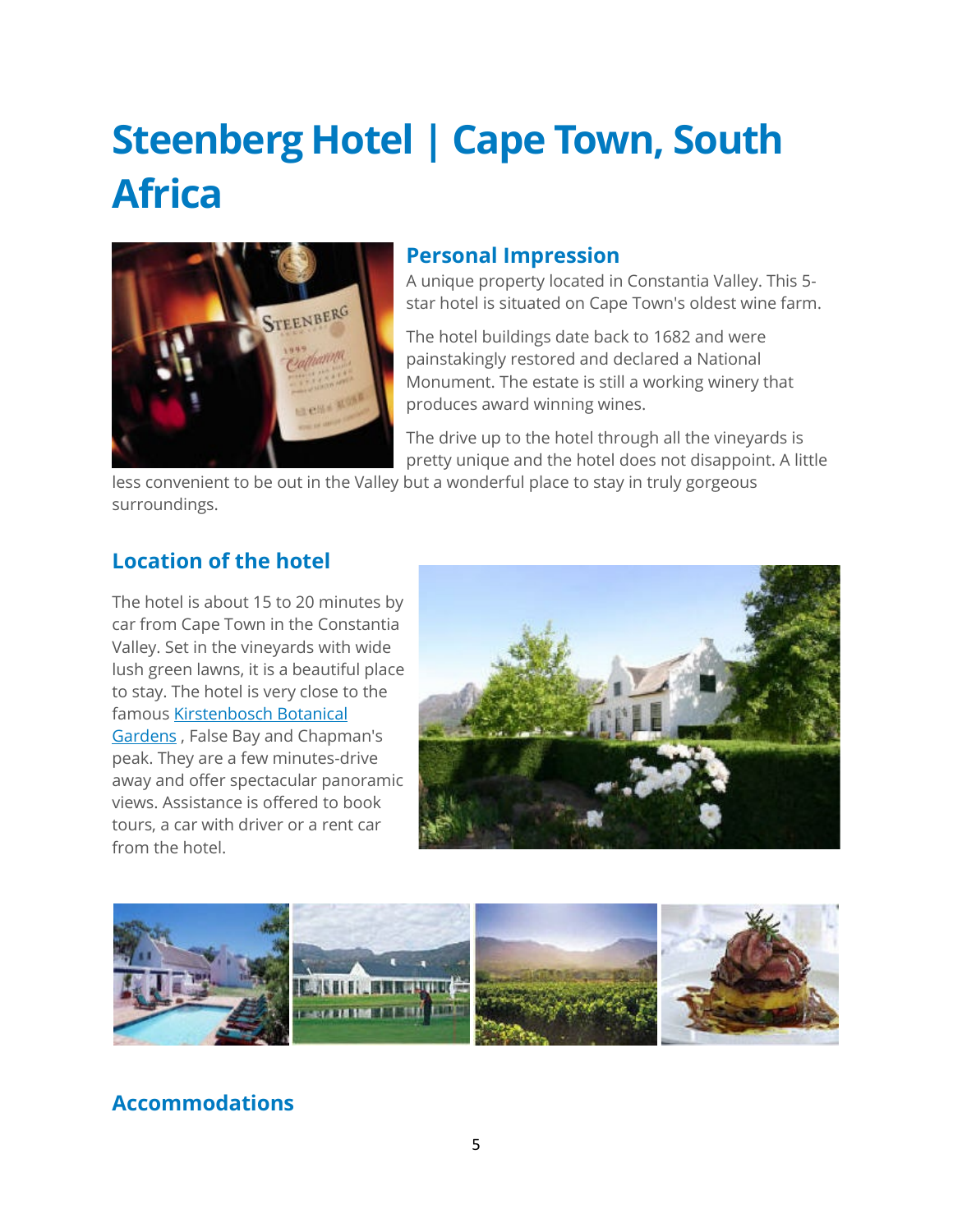The hotel has 30 air-conditioned rooms in the five main houses. Each house is spread out over the grounds and houses several rooms. The swimming pool area is easy to access from the rooms and the view of the vineyards from some of the houses is very pleasing. The rooms are wonderful, with all the modern comforts, large bathrooms, great furniture and beautifully decorated.



# **Internet Access**

The hotel has an internet and business center that offers free internet access.

### **Dining and Wines**

Catharina's is a well-known and first-class restaurant located on the property. There is an indoor and outdoor dining area. This is a beautiful dining room where no cost has been spared to make the ambiance one of elegance and grace. There is an extensive menu and wine list offering wines from the Steenberg Estate Winery.



**Spa**